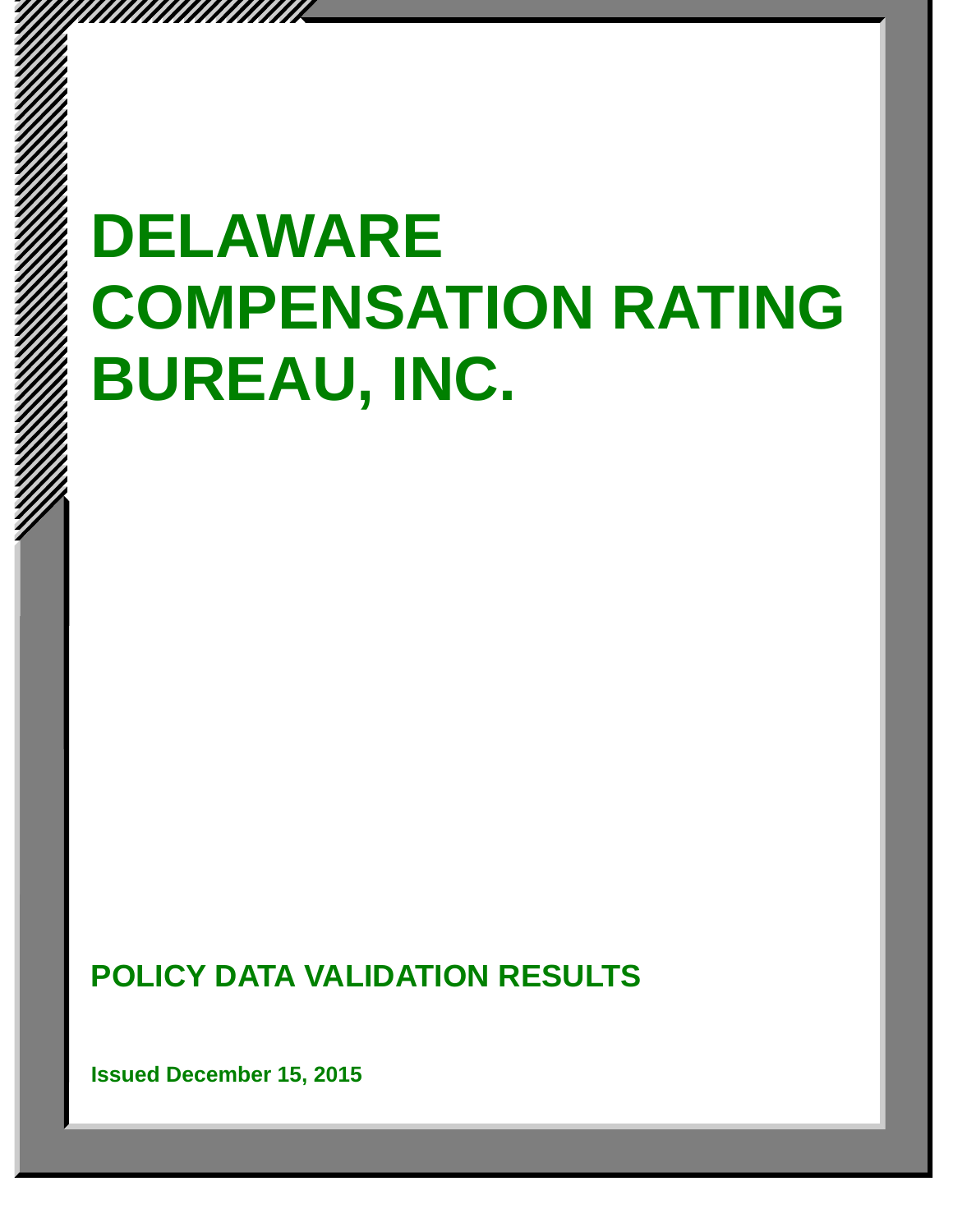# **ACCESSING POLICY DATA VALIDATION RESULTS**

Effective January 1, 2016, the DCRB will discontinue sending hardcopy criticism letters. Carriers will be responsible for accessing their criticism letters electronically. The Policy Data Manager (PDM) provides access to validation results (criticism letters) in various formats such as on-screen messages, Microsoft Excel spreadsheets, .pdf, WCCRIT, or to establish an electronic feed of WCCRIT through the Central Data Exchange (CDX). PDM also contains various validation reports which provide users with a global view of their most frequent errors so that carriers can potentially identify and resolve systemic issues.

# **1. Validation Results**

Validation results can be accessed on an individual transaction basis, as a collection of multiple transactions, or in the form of a management report.

## a. Viewing Individual Transaction Results

To view results at the policy transaction level, the user should search for and select a specific policy transaction. Once in a particular transaction the validation results are displayed on the lower half on the screen. These results can be viewed on-screen OR can be exported as WCCRIT or viewed as a .pdf document. See the circled areas in the diagram below. Note that the validation results are shown in real-time and may vary by "tab." If you are on the *Information Page* tab, ALL errors will be displayed and if you are on the *Exposures* tab, for example, only the results for the relevant record type will be displayed. However, when you export the information, all results will be provided. Users are encouraged to use the filter buttons as needed to isolate the specific types of errors.

| <b>Header Information</b><br>$\vee$ (i)<br><b>Expiration Date:</b><br>4/1/16<br><b>Policy Term:</b><br>1 - Standard One-Year<br><b>Producer Name:</b><br>1 - Voluntary Policy<br><b>Type of Plan:</b><br><b>Prior Policy Number:</b><br><b>Legal Nature:</b><br>03 - Corporation<br>Other Legal Nature:<br>2 - Non-Wrap-Up/Non-OCIP Policy<br>01 - Standard WC<br><b>Field Wrap-up:</b><br><b>Coverage Type Code:</b><br>M<br>$\mathbf{G}$<br><b>Employee Leasing Type:</b><br>1 - Non-Employee Leasing<br>3 - Not Retro Rated<br><b>Retrospective Rating:</b><br>$\checkmark$<br><b>Header Change Effective:</b><br><b>Expiration Date:</b><br>PA<br>100(x)<br><b>Bodily Injury by Accident:</b><br>-Each Accident<br>$500$ $\odot$<br><b>Bodily Injury by Disease:</b><br>-Policy Limit<br>100(i)<br><b>Bodily Injury by Disease:</b><br>-Each Employee<br>States Excluded:   ND, OH, WA, WY<br>Minimum Premium Amount:<br>123 W<br>Est. Std. Premium Total:<br>123)<br>123<br>collected in<br><b>Deposit Premium:</b><br>PDM Review Accepted with Critical Errors - Carrier Action Required as of 7/16/15<br><b>Record Type</b><br><b>Error Code</b><br>Toler.<br><b>Error Message</b><br>05051509<br><b>Critical</b><br><b>Unauthorized Class 0965 used</b><br>${37 0965 01}$ }<br>01295003<br><b>Missing required PolicyChangeExpirationDate</b><br><b>Priority</b><br>${III}$<br>05000003 | <b>Information Page</b> | <b>Names &amp; Addresses</b> | <b>Premiums</b> | <b>Exposure</b> | <b>Endorsements</b> | <b>Ed History</b> |                   |
|-------------------------------------------------------------------------------------------------------------------------------------------------------------------------------------------------------------------------------------------------------------------------------------------------------------------------------------------------------------------------------------------------------------------------------------------------------------------------------------------------------------------------------------------------------------------------------------------------------------------------------------------------------------------------------------------------------------------------------------------------------------------------------------------------------------------------------------------------------------------------------------------------------------------------------------------------------------------------------------------------------------------------------------------------------------------------------------------------------------------------------------------------------------------------------------------------------------------------------------------------------------------------------------------------------------------------------------------------------------------------------------------------|-------------------------|------------------------------|-----------------|-----------------|---------------------|-------------------|-------------------|
|                                                                                                                                                                                                                                                                                                                                                                                                                                                                                                                                                                                                                                                                                                                                                                                                                                                                                                                                                                                                                                                                                                                                                                                                                                                                                                                                                                                                 |                         |                              |                 |                 |                     |                   |                   |
| <b>3A Coverage States</b><br><b>3B Policy Limits</b><br><b>3C Other States Coverage</b><br><b>4 Premium Information</b><br><b>Business Rules:</b><br>05/Exposure<br>01/Header                                                                                                                                                                                                                                                                                                                                                                                                                                                                                                                                                                                                                                                                                                                                                                                                                                                                                                                                                                                                                                                                                                                                                                                                                   |                         |                              |                 |                 |                     |                   |                   |
|                                                                                                                                                                                                                                                                                                                                                                                                                                                                                                                                                                                                                                                                                                                                                                                                                                                                                                                                                                                                                                                                                                                                                                                                                                                                                                                                                                                                 |                         |                              |                 |                 |                     |                   |                   |
|                                                                                                                                                                                                                                                                                                                                                                                                                                                                                                                                                                                                                                                                                                                                                                                                                                                                                                                                                                                                                                                                                                                                                                                                                                                                                                                                                                                                 |                         |                              |                 |                 |                     |                   |                   |
|                                                                                                                                                                                                                                                                                                                                                                                                                                                                                                                                                                                                                                                                                                                                                                                                                                                                                                                                                                                                                                                                                                                                                                                                                                                                                                                                                                                                 |                         |                              |                 |                 |                     |                   |                   |
|                                                                                                                                                                                                                                                                                                                                                                                                                                                                                                                                                                                                                                                                                                                                                                                                                                                                                                                                                                                                                                                                                                                                                                                                                                                                                                                                                                                                 |                         |                              |                 |                 |                     |                   |                   |
|                                                                                                                                                                                                                                                                                                                                                                                                                                                                                                                                                                                                                                                                                                                                                                                                                                                                                                                                                                                                                                                                                                                                                                                                                                                                                                                                                                                                 |                         |                              |                 |                 |                     |                   |                   |
|                                                                                                                                                                                                                                                                                                                                                                                                                                                                                                                                                                                                                                                                                                                                                                                                                                                                                                                                                                                                                                                                                                                                                                                                                                                                                                                                                                                                 |                         |                              |                 |                 |                     |                   | $\left( i\right)$ |
|                                                                                                                                                                                                                                                                                                                                                                                                                                                                                                                                                                                                                                                                                                                                                                                                                                                                                                                                                                                                                                                                                                                                                                                                                                                                                                                                                                                                 |                         |                              |                 |                 |                     |                   |                   |
|                                                                                                                                                                                                                                                                                                                                                                                                                                                                                                                                                                                                                                                                                                                                                                                                                                                                                                                                                                                                                                                                                                                                                                                                                                                                                                                                                                                                 |                         |                              |                 |                 |                     |                   |                   |
|                                                                                                                                                                                                                                                                                                                                                                                                                                                                                                                                                                                                                                                                                                                                                                                                                                                                                                                                                                                                                                                                                                                                                                                                                                                                                                                                                                                                 |                         |                              |                 |                 |                     |                   |                   |
|                                                                                                                                                                                                                                                                                                                                                                                                                                                                                                                                                                                                                                                                                                                                                                                                                                                                                                                                                                                                                                                                                                                                                                                                                                                                                                                                                                                                 |                         |                              |                 |                 |                     |                   |                   |
|                                                                                                                                                                                                                                                                                                                                                                                                                                                                                                                                                                                                                                                                                                                                                                                                                                                                                                                                                                                                                                                                                                                                                                                                                                                                                                                                                                                                 |                         |                              |                 |                 |                     |                   |                   |
|                                                                                                                                                                                                                                                                                                                                                                                                                                                                                                                                                                                                                                                                                                                                                                                                                                                                                                                                                                                                                                                                                                                                                                                                                                                                                                                                                                                                 |                         |                              |                 |                 |                     |                   |                   |
|                                                                                                                                                                                                                                                                                                                                                                                                                                                                                                                                                                                                                                                                                                                                                                                                                                                                                                                                                                                                                                                                                                                                                                                                                                                                                                                                                                                                 |                         |                              |                 |                 |                     |                   |                   |
|                                                                                                                                                                                                                                                                                                                                                                                                                                                                                                                                                                                                                                                                                                                                                                                                                                                                                                                                                                                                                                                                                                                                                                                                                                                                                                                                                                                                 |                         |                              |                 |                 |                     |                   |                   |
|                                                                                                                                                                                                                                                                                                                                                                                                                                                                                                                                                                                                                                                                                                                                                                                                                                                                                                                                                                                                                                                                                                                                                                                                                                                                                                                                                                                                 |                         |                              |                 |                 |                     |                   |                   |
|                                                                                                                                                                                                                                                                                                                                                                                                                                                                                                                                                                                                                                                                                                                                                                                                                                                                                                                                                                                                                                                                                                                                                                                                                                                                                                                                                                                                 |                         |                              |                 |                 |                     |                   |                   |
|                                                                                                                                                                                                                                                                                                                                                                                                                                                                                                                                                                                                                                                                                                                                                                                                                                                                                                                                                                                                                                                                                                                                                                                                                                                                                                                                                                                                 |                         |                              |                 |                 |                     |                   |                   |
|                                                                                                                                                                                                                                                                                                                                                                                                                                                                                                                                                                                                                                                                                                                                                                                                                                                                                                                                                                                                                                                                                                                                                                                                                                                                                                                                                                                                 |                         |                              |                 |                 |                     |                   |                   |
|                                                                                                                                                                                                                                                                                                                                                                                                                                                                                                                                                                                                                                                                                                                                                                                                                                                                                                                                                                                                                                                                                                                                                                                                                                                                                                                                                                                                 |                         |                              |                 |                 |                     |                   |                   |
|                                                                                                                                                                                                                                                                                                                                                                                                                                                                                                                                                                                                                                                                                                                                                                                                                                                                                                                                                                                                                                                                                                                                                                                                                                                                                                                                                                                                 |                         |                              |                 |                 |                     |                   |                   |
|                                                                                                                                                                                                                                                                                                                                                                                                                                                                                                                                                                                                                                                                                                                                                                                                                                                                                                                                                                                                                                                                                                                                                                                                                                                                                                                                                                                                 |                         |                              |                 |                 |                     |                   |                   |
|                                                                                                                                                                                                                                                                                                                                                                                                                                                                                                                                                                                                                                                                                                                                                                                                                                                                                                                                                                                                                                                                                                                                                                                                                                                                                                                                                                                                 |                         |                              |                 |                 |                     |                   |                   |
|                                                                                                                                                                                                                                                                                                                                                                                                                                                                                                                                                                                                                                                                                                                                                                                                                                                                                                                                                                                                                                                                                                                                                                                                                                                                                                                                                                                                 |                         |                              |                 |                 |                     |                   |                   |
| Authorized Classes 0651, 0938, 0951, 0953, 9740, 9741.<br>[37]99991011]                                                                                                                                                                                                                                                                                                                                                                                                                                                                                                                                                                                                                                                                                                                                                                                                                                                                                                                                                                                                                                                                                                                                                                                                                                                                                                                         |                         |                              |                 |                 |                     |                   |                   |
| Eilter by Record Type: All Record Types<br>Min. Severity: Warning                                                                                                                                                                                                                                                                                                                                                                                                                                                                                                                                                                                                                                                                                                                                                                                                                                                                                                                                                                                                                                                                                                                                                                                                                                                                                                                               | 05/Exposure             | <b>Conditional</b>           |                 |                 |                     |                   |                   |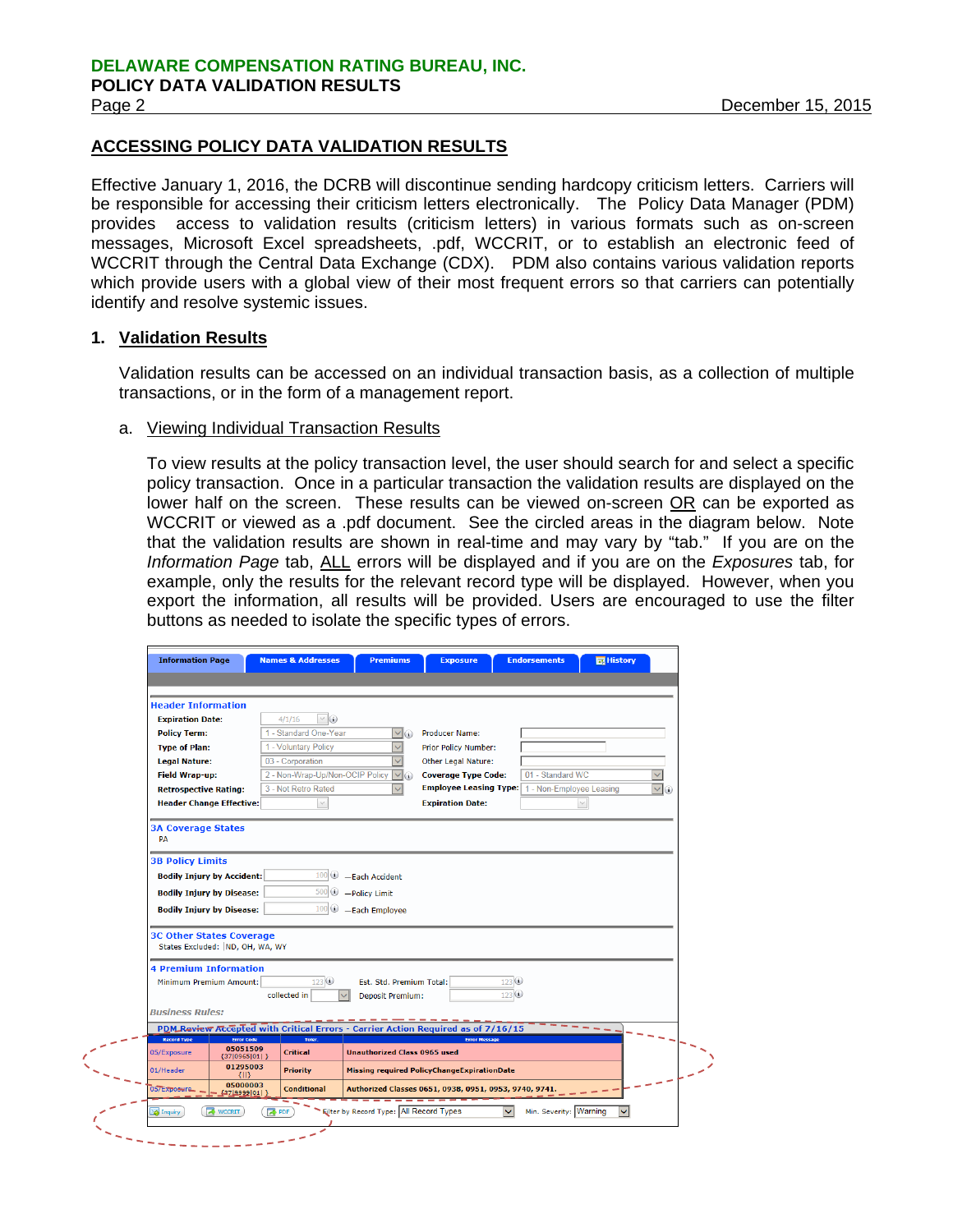# Viewing Multiple Transactions Results

To view the results for multiple transactions, the user must select the desired criteria from the search screen. The transactions that meet your search criteria will be returned and displayed on the lower half of the page. Users can then select to export the results into Excel or a WCCRIT flat file.

|                          | <b>Search</b>                           |                  | <b>Create</b>     |                 | <b>Import</b>                         | Submit                                                 | <b>Reports</b> |                             | <b>Help</b>          |                        |                        |                                                                               |
|--------------------------|-----------------------------------------|------------------|-------------------|-----------------|---------------------------------------|--------------------------------------------------------|----------------|-----------------------------|----------------------|------------------------|------------------------|-------------------------------------------------------------------------------|
|                          | <b>POLICY SEARCH CRITERIA</b>           |                  |                   |                 |                                       |                                                        |                |                             |                      |                        |                        |                                                                               |
|                          | <b>Policy Identifiers</b>               |                  |                   |                 |                                       | <b>Transaction Identifiers</b>                         |                |                             |                      |                        | <b>File Search</b>     |                                                                               |
| State:                   |                                         |                  |                   | $\lor$          | <b>Issue Date:</b>                    | $\vee$<br>l to                                         |                | $\backsim$                  | <b>File Number:</b>  |                        |                        |                                                                               |
| <b>Carrier:</b>          |                                         |                  |                   | $\vee$          | <b>Transaction:</b>                   |                                                        |                | $\check{~}$<br>Ô            | <b>Insured FEIN:</b> |                        |                        |                                                                               |
| <b>Policy Number:</b>    |                                         |                  |                   |                 | <b>PDM Status:</b>                    |                                                        |                | $\vert$ $\vee$<br>$\bullet$ | <b>Insured Name:</b> |                        |                        |                                                                               |
| <b>Policy Effective:</b> | 4/1/15                                  | $\vee$ to        | 4/1/15            | $\vee$          | <b>Process Date:</b>                  | $\backsim$<br>l to                                     |                | $\vee$                      | City, ST or ZIP:     |                        |                        |                                                                               |
| <b>WCPOLS Link:</b>      |                                         |                  |                   |                 | <b>Review:</b>                        |                                                        |                | $\vee$<br>⊜                 | <b>Review Error:</b> |                        |                        | $\vee$                                                                        |
|                          |                                         |                  |                   |                 | <b>PDM User:</b>                      |                                                        |                | $\vee$                      | <b>Endorsement:</b>  |                        |                        | $\overline{\vee}$                                                             |
|                          |                                         |                  |                   |                 |                                       | 50                                                     |                |                             |                      |                        |                        |                                                                               |
| <b>Business Rules:</b>   |                                         |                  |                   |                 |                                       |                                                        |                |                             |                      |                        |                        |                                                                               |
|                          | <b>Search Results - 4 txns</b>          |                  |                   |                 |                                       |                                                        |                |                             |                      |                        |                        |                                                                               |
| Ш<br>Carrier<br>ST       | <b>Policy Number</b>                    | <b>Eff.</b> Date | <b>ChangeEff.</b> | <b>Issue Dt</b> | <b>Transaction</b>                    | <b>Status</b>                                          | Processed      | <b>Review</b>               | User.                | <b>File Nbr</b>        | <b>Insured FEIN</b>    | <b>Insured Name</b>                                                           |
| PA                       | 15066 0123456                           | 4/1/15           | 4/1/15            | 7/21/15 01/New  |                                       | $\mathbb{Q}$<br>Processed                              | 7/21/15        | Accepted                    |                      | 3356595<br>DCO 3356595 | 000200030              |                                                                               |
|                          | PA 15066 09878543<br>PA 15066 098786543 | 4/1/15<br>4/1/15 | 7/17/15<br>4/1/15 | 7/21/15         | 7/17/15 05/Cancel<br>10/Nonrating Chg | $\mathbb{Q}$<br>Submitted<br>$\mathbb{Q}$<br>Processed | 7/21/15        | Accepted<br>Accepted        |                      | 3356595                | 000200030<br>000200030 |                                                                               |
|                          | PA 15066 12345678                       | 4/1/15           | 4/1/15            |                 | 7/16/15 10/Nonrating Chg              | Submitted                                              |                | Critical Errors             |                      | DCO 3356598            | 000100020              | PDM TEST ONE                                                                  |
| L Page F of T T T<br>м   |                                         |                  |                   |                 |                                       |                                                        |                |                             |                      |                        |                        | PDM TESTING TWO<br>PDM TESTING TWO<br>PDM TESTING TWO<br>Results per page: 20 |

#### c. Viewing Management Reports

Contained within PDM are various reports designed to help the user better manage their data. To view these reports, click on the "Reports" menu item located on the main menu bar. This menu item contains several reports to help the user isolate data reporting issues. See below.

| <b>Pennsylvania Compensation Rating Bureau</b> |                            |               |               |               |                |             |  |  |
|------------------------------------------------|----------------------------|---------------|---------------|---------------|----------------|-------------|--|--|
|                                                | <b>POLICY DATA MANAGER</b> |               |               |               |                |             |  |  |
| <b>Home</b>                                    | <b>Search</b>              | <b>Create</b> | <b>Import</b> | <b>Submit</b> | <b>Reports</b> | <b>Help</b> |  |  |
|                                                |                            |               |               |               |                |             |  |  |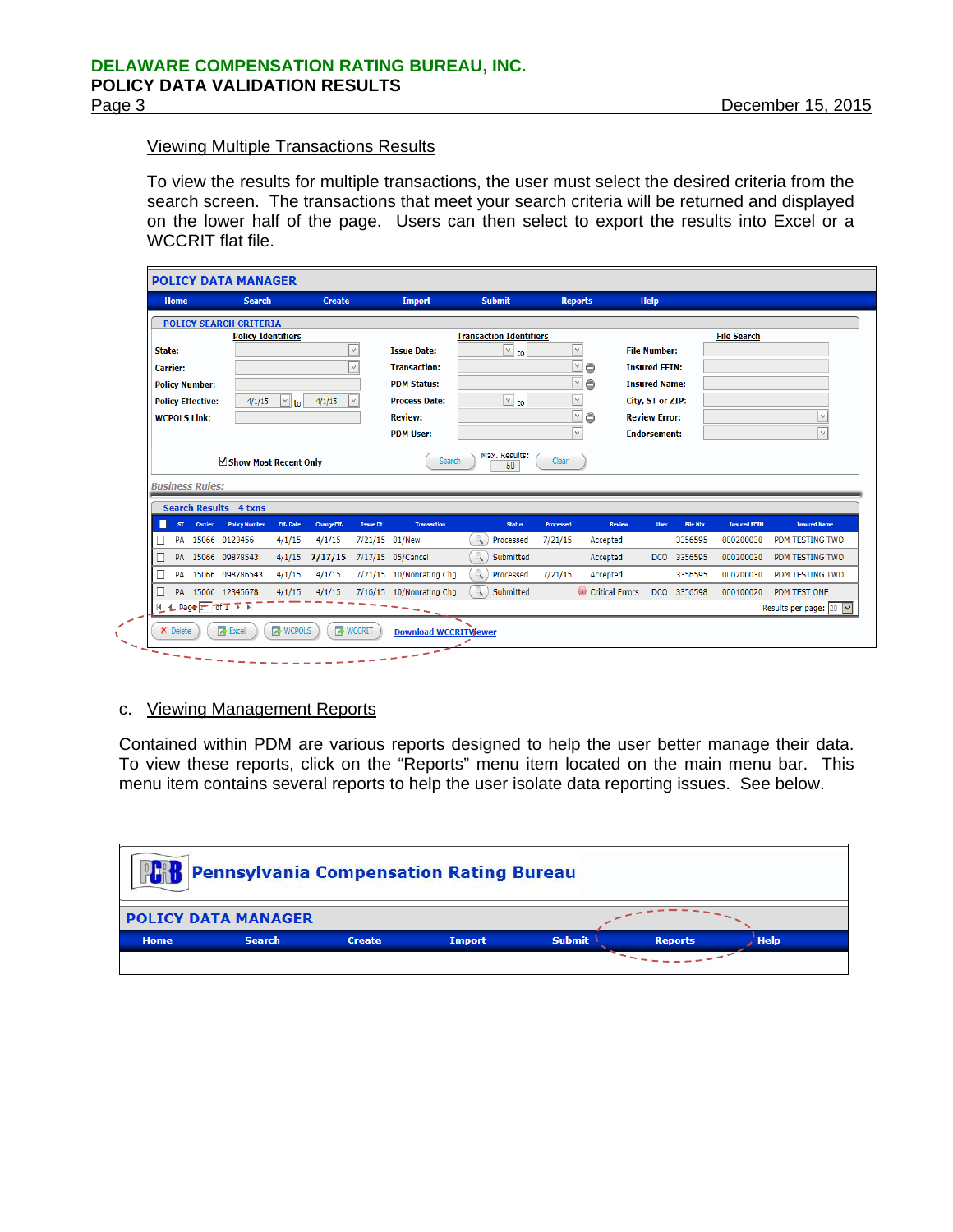# **2. Working with Different File Formats (.xlsx, .txt and .pdf)**

Different carriers consume criticisms in different ways. Based on carrier feedback, we have tried to anticipate this and offer multiple options (and tools) to assist the user in tracking their criticisms.

# A. Excel

Users can export their validation results into an Excel spreadsheet. By exporting your results in an Excel spreadsheet, users have flexibility to sort and format their validation results based on their individual workflow. Exporting to Excel is a good choice for those users that like to work from a control list.

## B. WCCRIT Files

WCCRIT is a recognized industry standardized record layout used for the distribution of policy error information. WCCRIT is maintained by the WCIO and included in the Workers Compensation Data Specification Manual. Users should refer to the WCIO website at www.wcio.org for detailed information on this product. Since WCCRIT is essentially a text file, it is a file that needs to be converted and viewed using additional applications. For those carriers who have built their own applications, WCCRIT can be loaded into those applications. WCCRIT can be "picked-up" two ways. See below.

# a. WCCRIT via PDM

A user can export WCCRIT from within PDM. WCCRIT can be exported on an individual transaction basis or in bulk to include criticisms for multiple policy transactions. WCCRIT is available for download throughout PDM where the WCCRIT icon appears. Users should look for this icon: **E** WCCRIT

A WCCRIT button appears on the following screens:

- 1. Viewing a transaction (WCCRIT for individual transaction)
- 2. Search Results (WCCRIT for multiple transactions)
- 3. Submission Results (WCCRIT for multiple transactions)
- 4. Processed Results (WCCRIT for multiple transactions)

# b. WCRIT via CDX

A user can pick up their WCCRIT files in CDX by registering with both the DCRB and CDX to receive their WCCRIT files by way of FTP. Once the service with the DCRB and CDX has been established, users can pick up their WCCRIT file in CDX within several days of submission.